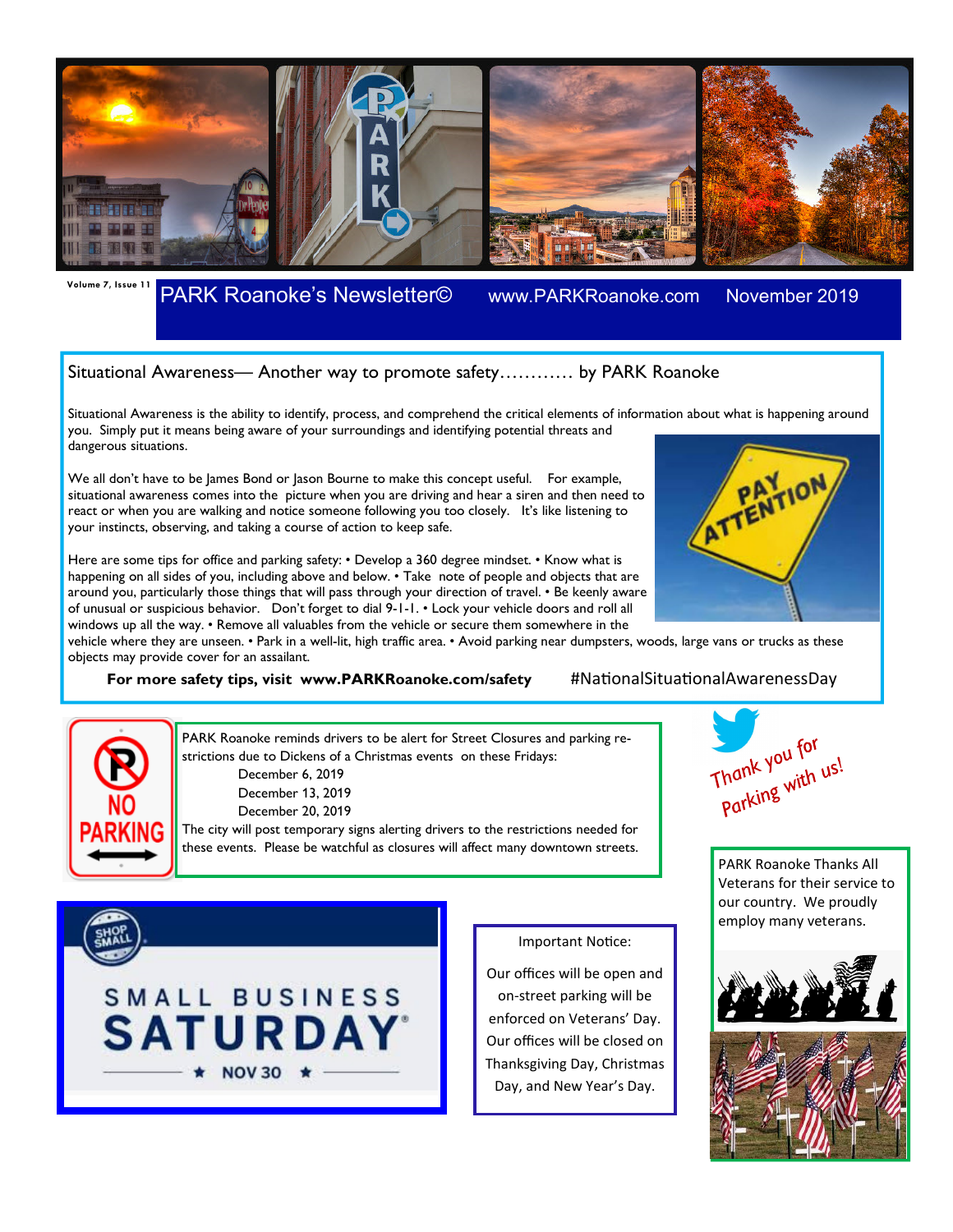

*Payments for Monthly Parking and Citations may be paid on-line or over a toll free telephone line.* 

www.PARKRoanoke.com/payments or dial

1-888-272-9829 Option 3 and Use Jurisdiction Code 6246 A nominal processing fee applies to credit/debit card/echeck payments.

PARK Roanoke P. O. Box 83 Roanoke, VA 24002 117 Church Avenue, SW Roanoke, VA 24011

Phone: 540-343-0585 Fax: 540-342-6447 E-mail: parking@PARKRoanoke.com

# **Writer by Bus Debuts at Hollins University Reading**

*Chapbook of author Lucy Marcus' works now available for purchase or download at the RIDE Solutions website*

**Roanoke, VA., October 25, 2019 –** RIDE Solutions and Hollins University hosted Lucy Marcus, the 2019 Writer by Bus, for a debut reading of works from her chapbook "Dandelion Wishes" this past Tuesday.

"Ms. Marcus' collection of short stories continues the tradition established by each of our previous writers of developing an engaging body of work that tells the story of public transportation and those it served in a compelling, thoughtful way," said RIDE Solutions Director Jeremy Holmes.

Marcus, a 2019 graduate of Hollins' MFA program in creative writing, was selected through a competitive process this past spring by RIDE Solutions, the Roanoke City Arts Commission, and the Greater Roanoke Transit Company to be the Writer by Bus. Tuesday's reading was the first public release of the material she developed as a result of her time with the program. She joined the reading remotely from her home in New York City.

"Writer by Bus, and the greater Art by Bus effort of which the program is a component, remains one of our favorite ways to educate citizens on the value of public transit," continued Holmes. "What better way to address head on the perceptions surrounding who rides the bus and why than to work with our valley's creative community to tell the full story of the neighborhoods and neighborhoods served by our buses."

In addition to Lucy Marcus, Tuesday's reading was joined by all previous Writers by Bus: Melanie Almeder, Meighan Sharp, Shari Dragovich, and Tim Thornton, each of whom read selections from their works.

Limited edition hardcopies of "Dandelion Wishes" can be purchased from the RIDE Solutions webstore at www.ridesolutions.org/store/, or downloaded free from www.ridesolutons.org/art-by-bus.

RIDE Solutions is a commuter services program operated by the Roanoke Valley-Alleghany Regional Commission in cooperation with the New River Valley Planning District Commission, the Central Virginia Planning District Commission, and the West Piedmont Planning District Commission. It provides multimodal trip planning services for citizens and employers throughout Central and Southwest Virginia.

Submitted by Jeremy Holmes, Director, Ride Solutions

www.ridesolutions.com Bikeshare by RIDE Solutions: zagster.com/ridesolutions Facebook: facebook.com/ridesolutions Twitter: @ridesolutions Instagram: @ridesolutionsva